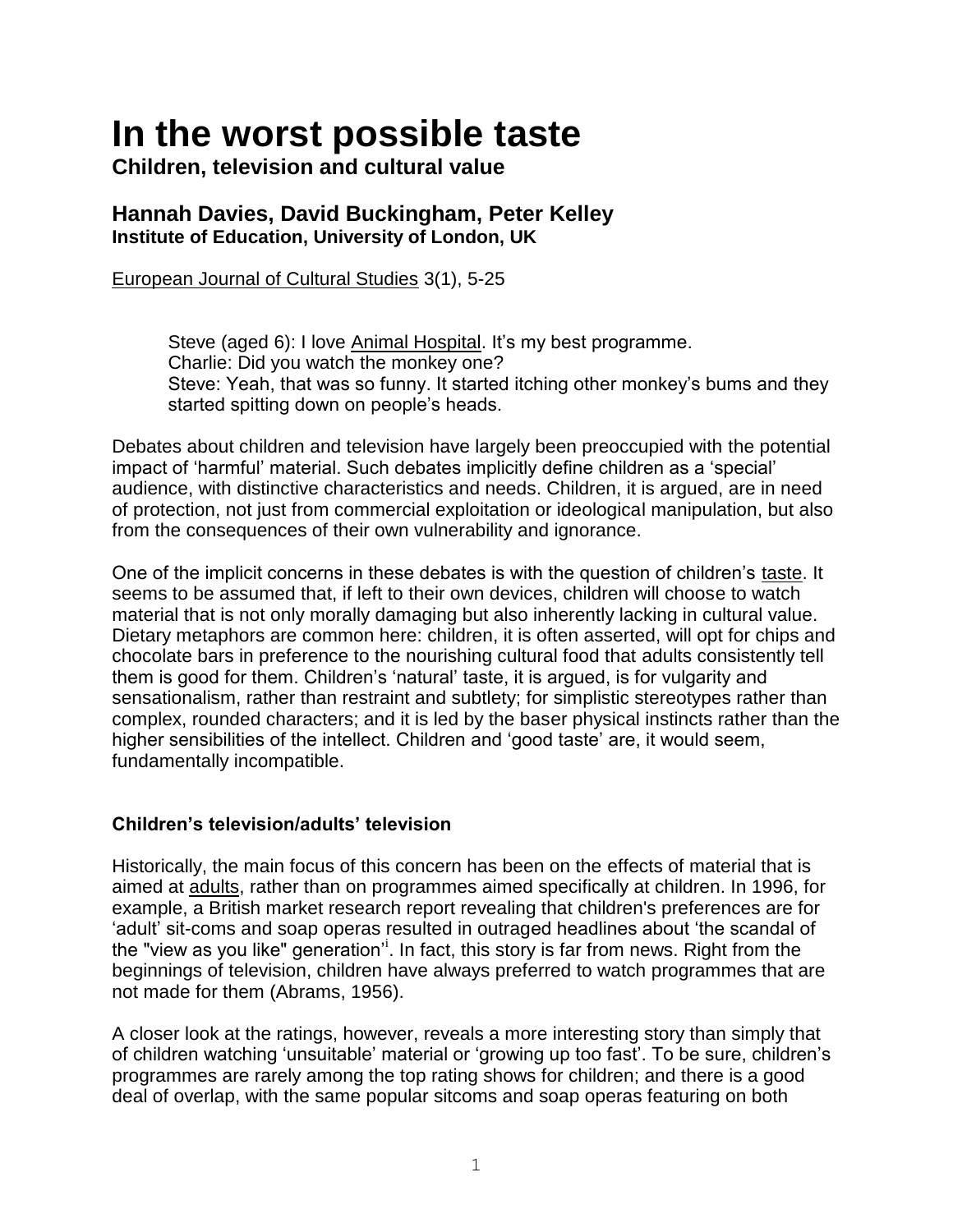adults' and children's charts. Nevertheless, many of the most popular programmes with children are not especially popular with adults, and vice-versa. Our analysis of the ratings for 1995, for example, found that 'adult' programmes such as Neighbours, Gladiators, Mr. Bean or You've Been Framed, which are peripheral in the general chart, were consistently in the top 20 for children; while dramas such as Heartbeat or Inspector Morse, which featured in the general top 20, were absent from the children's chart (Buckingham, Davies, Jones and Kelley, 1999). To some degree, of course, these differences can be explained through scheduling and availability to view: programmes like Inspector Morse run after the 9 p.m. watershed, while the most popular 'adult' programmes among children are often screened in the early evenings, especially at weekends. Nevertheless, this kind of comparison should lead us to question any easy opposition between 'children's' and 'adults'' programmes.

Unlike any other area of television, 'children's programmes' are institutionally defined by the nature of their audience rather than the nature of the programme itself: if a programme is made for children, then it is a children's programme. Conversely, a programme such as Noel's House Party, which has a number of features and conventions that make it particularly attractive to children, is classed as Light Entertainment, because it is not made specifically for children. Yet many would question whether it would be fair to describe it as an 'adults'' programme.

Clearly, these categories are much more relative - and indeed, more value-laden - than straightforward institutional definitions would seem to imply. Just as sociologists of childhood have increasingly questioned the unitary category 'children', we should acknowledge that what it means to be 'adult' is also heterogeneous and negotiated. Obviously, there are different kinds of grown-ups - in traditional socio-economic terms such as class and education, but also in terms of lifestyle and culture. Similarly, 'adult' television - that is, television not made specifically for children - offers different kinds of grown-up subject positions, from that of the serious, intelligent citizen who watches Newsnight to the ironic, playful viewer of Eurotrash (who might, as often as not, be the same person).

Nevertheless, when we look at the kinds of 'adult' programmes that children watch in their millions, there seem to be particular features and conventions that they have in common, such as action, humour and narrative simplicity. So to what extent can we talk about an aesthetic dimension to children's preferences - or indeed a distinctive 'children's taste culture'?

## **Falling standards**

If much of this debate continues to focus on 'adult' programmes, the impact of deregulation and commercialisation has given rise to new concerns about the nature and content of children's television. Here again, the issue of children's taste is often an underlying - and frequently unacknowledged - concern.

For example, Stephen Kline's (1993) critique of the commercialisation of children's culture repeatedly invokes what it assumes are shared assumptions about cultural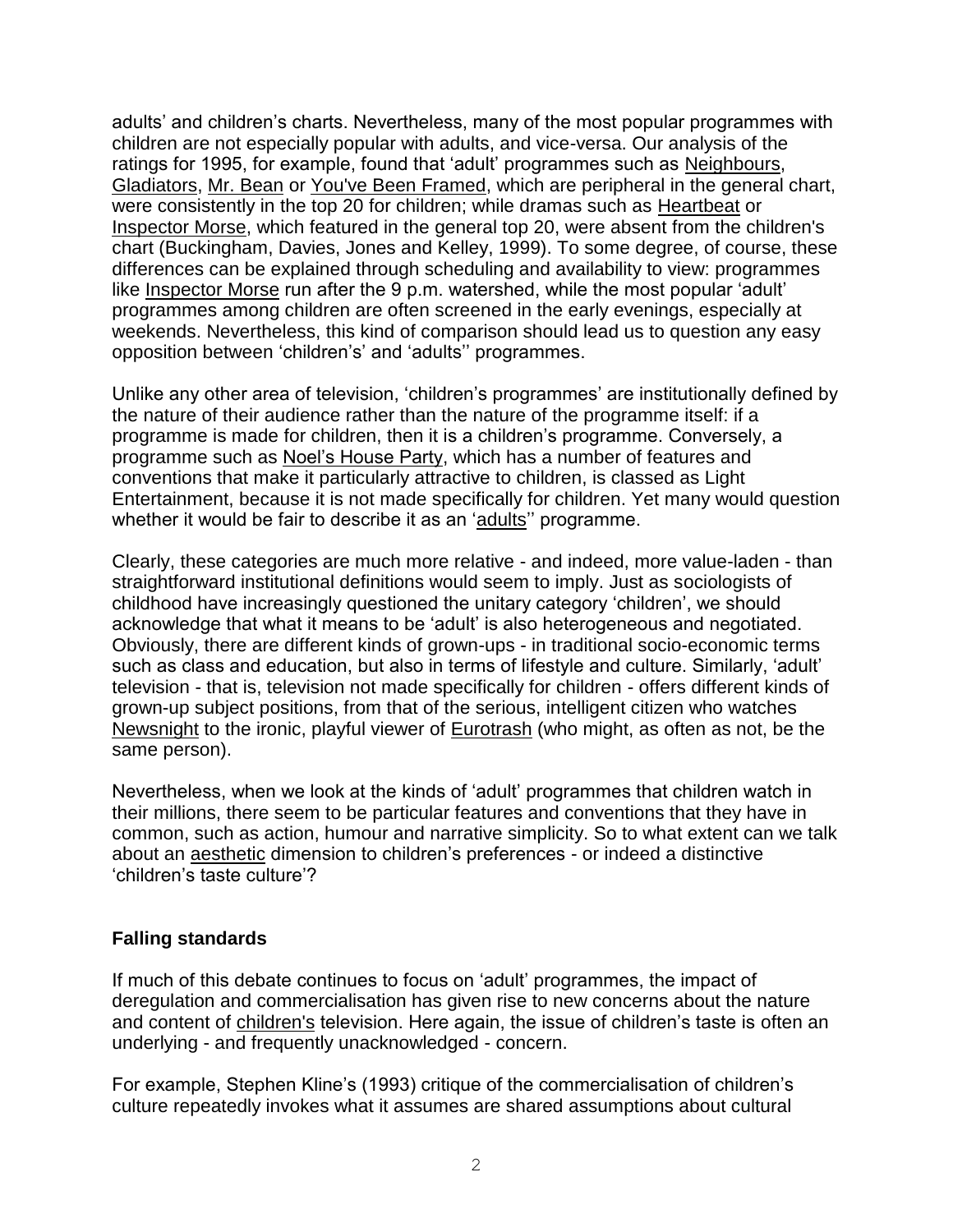value. Kline looks back wistfully to the golden age of 'classic' children's literature. These stories, he argues, 'took on the ability to enthral and delight the child' as 'writers joyfully undertook experiments that charted new courses for the literate imagination' (p. 81). Through the development of popular literature and comic books and thence to television, Kline traces a steady cultural decline, resulting from the 'homogenising' and 'levelling' of the mass market. While the Victorians are unstintingly praised for their 'rich emotional texture' and their 'unfettered imagination', contemporary television is condemned for lacking their 'psychological depth', 'exuberance' and 'innocence'. Cartoons in particular are condemned as universally 'formulaic', 'predictable', 'inane' and 'banal': by virtue of their 'truncated characterisation', their 'stylised narratives' and their 'stultified animation', they are judged to be unable 'to deal adequately with feelings and experience' (pp. 313-4).

The problem with these judgments is not just that the key terms themselves remain undefined, but that the evidence that might exemplify and support them is simply taken for granted. It is easy to condemn The Care Bears and My Little Pony, as Kline does, for lacking 'the wit, individuality and subtle humour of A.A. Milne's eternal characters' (p. 261), not least when very few of one's readers will ever have seen such programmes. If there is any doubt, a few silly quotations taken out of context will easily do the trick. Such assertions are seen as self-evidently true, and as somehow neutral. In the process, the social basis for such judgments of taste is simply evacuated.

As Ellen Seiter (1993) suggests, social class is certainly one dimension here. As in a great deal of Marxist cultural critique, Kline paradoxically takes the position of the 'old' bourgeoisie in his attack on the new ruling ethos. He implicitly judges The Care Bears by the criteria one might use to evaluate the relative claims of Middlemarch and The Mill on the Floss: depth of character, complexity and moral seriousness are seen as 'eternal' qualities whose value is self-evident. As Seiter suggests, such distinctions between 'quality' children's television and 'trash', or between 'educational' and 'noneducational' toys, could well be seen as a reflection of what she calls the 'smug selfsatisfaction of educated middle-class people<sup>,ii</sup>.

Yet this debate also raises questions about what it might mean for adults to pass judgments on children's media culture (see Buckingham, 1995a). The problem here is partly to do with the implicit assumptions about the audience that are at stake - and in particular, the notion that adults should be in a position to define what children need, irrespective of what they appear to want. Why is it that children positively prefer the 'crude' to the 'complex'? Why do they actively seek out 'one-dimensional' characters and 'predictable' narratives, rather than those which possess 'rich emotional texture'? Might there not in fact be very good reasons for these choices? Yet the problem here is not only to do with audiences: it is also to do with the criteria that are being applied in making such aesthetic judgments. Could it be that the value of such apparently 'inane' and 'stultified' productions might need to be judged according to different aesthetic criteria, irrespective of whether or not they are popular with audiences? And if so, how (and by whom) are those criteria to be identified?

#### **Not in front of the children**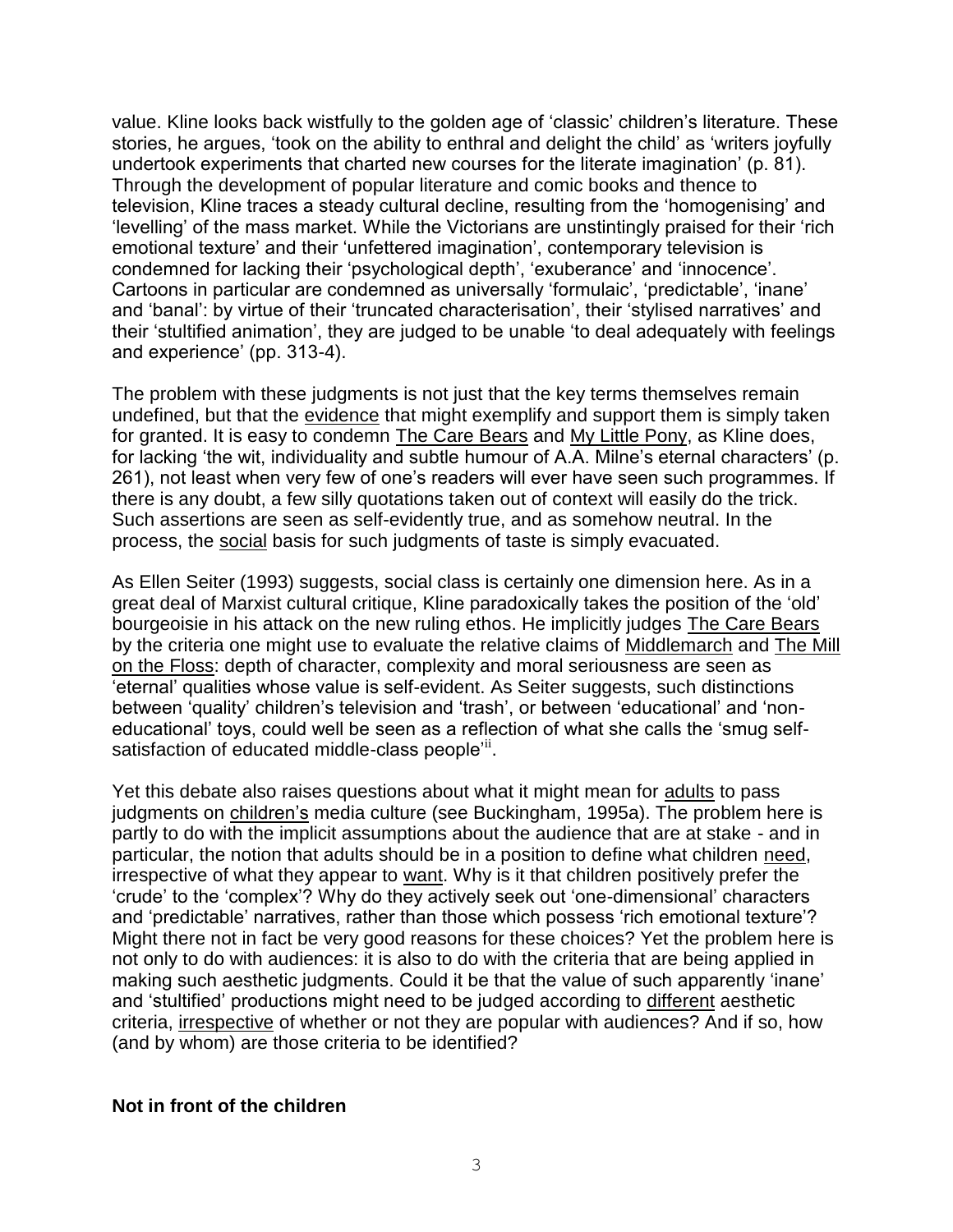In the practice of broadcasting regulation, children are central to discussions of taste. In regulatory discourse, taste is frequently coupled with decency: 'good taste' is something that must be sustained in the interests of a cohesive and democratic society. In this respect, it is symptomatic that Britain's 'taste and decency' watchdog, the Broadcasting Standards Commission, has played such a major role in the debate about the future of children's television in the UK. Since its inception in 1990, the BSC has commissioned two high-profile studies of the provision of children's programmes (Blumler, 1992; Davies and Corbett, 1997), whose concern has quite clearly been to defend what is seen as the 'great tradition' of British children's television. Yet in practice, this tradition appears to be identified primarily with home-produced 'quality' drama and educative factual programming: children's apparent liking for American cartoons is perceived as a serious problem, and as something that will inevitably result in a 'dumbing down' of British television (Buckingham, Davies, Jones and Kelley, 1999). Here again, a narrow conception of 'quality' is implicitly held up as a universal norm.

The BSC's most recent Code on Taste and Decency (BSC, 1998) carefully acknowledges the very subjective nature of judgements about taste, accepting for example that 'comedy has a special freedom to confront the boundaries of good taste'. However, this liberalism appears more problematic when it comes to children. Concern about 'bad' language, for example, is framed in terms of what children may hear and imitate. Likewise, the dangers of sexual innuendo are defined as follows:

Sexual humour and innuendo cause offence if broadcast when there are children and young people in the audience... Care is needed therefore in the scheduling of risqué programmes and programmes which unexpectedly contain material of this kind (our emphasis).

One might well ask to whom the 'offence' is being caused here. Could it be that the primary concern is to save adults from embarrassment, rather than to protect children from the dangers of illicit sexual knowledge?

As in so many other areas of social policy, it could be argued that taste on television is policed and regulated in the name of children, but in the interests of adults. And yet the trouble is - as audience research consistently reveals - that children love precisely what they are apparently being protected from. One glance at audience figures (for all their limitations) reveals that children in their millions enjoy lavatory humour (Mr Bean, Bottom), ritualised violence (Gladiators, Biker Mice from Mars) and vulgar sexual innuendo (Blind Date, Birds of a Feather). As even a former Director of the BSC explained to us in an interview: 'Tits and bums are natural fare for children... I mean, bad taste is highly enjoyable to them'.

Children are not - and never have been - the ideal, rational citizens of the regulatory imagination. Yet their liking for the crude and vulgar continues to be invoked as evidence of a general decline in standards in public life. Thus, for example, in a paper entitled 'The Consumption and Enjoyment of Crime as Popular Pleasure', reported in the Daily Telegraph (4.4.97), Mike Presdee of Sunderland University attacks what he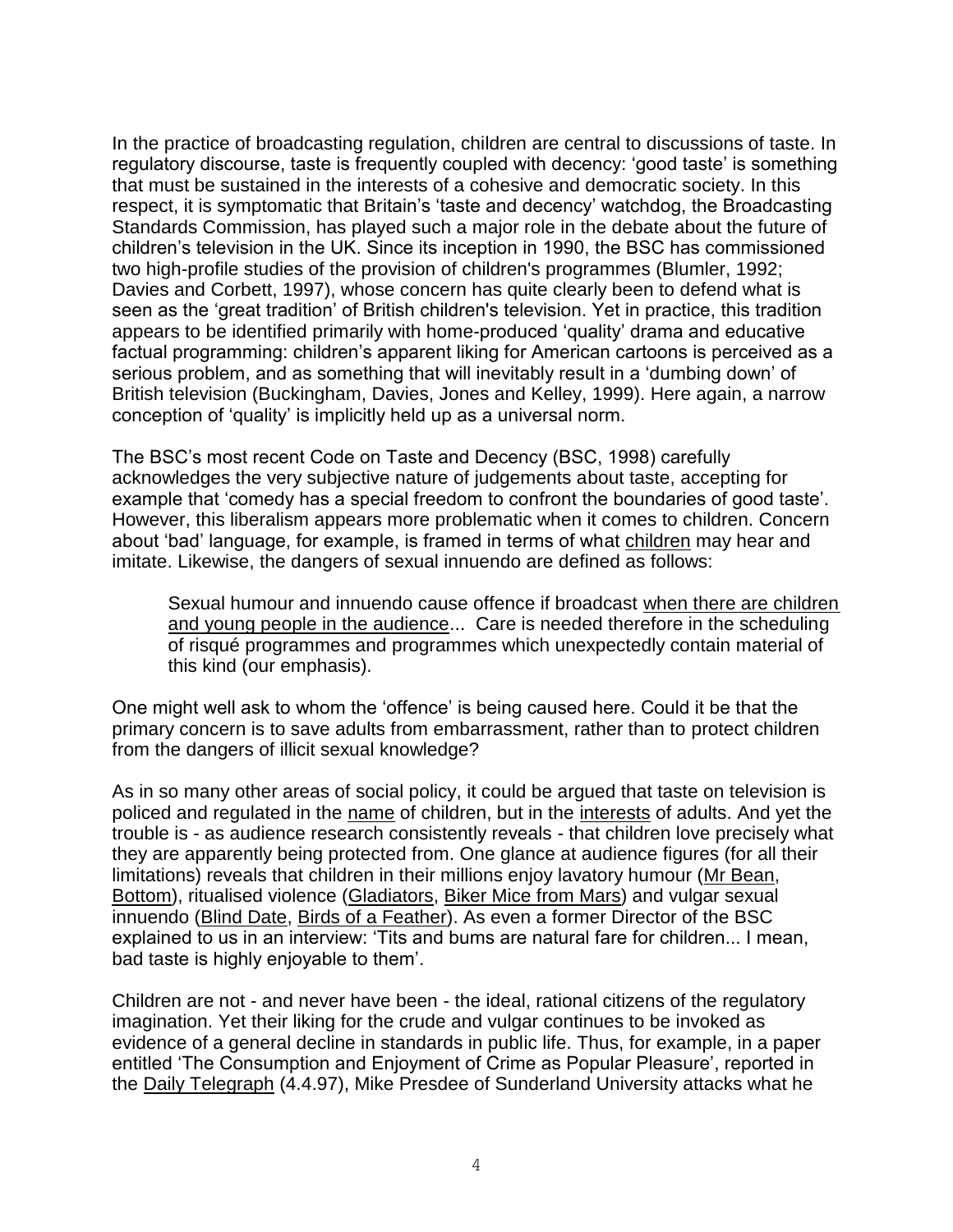sees as the ritualised humiliation inherent in programmes such as Blind Date and Gladiators on the grounds that they are watched by the whole family:

Gladiators is real-life violence. There are two shapely young women dressed in sexually attractive costumes stood on plinths beating the hell out of each other, and mothers, fathers, children, grandparents cheer them on.

As we shall see, the features that Presdee singles out for particular criticism - the sexy costumes, the violence - are precisely the factors that children say they like and enjoy about the programme. Could it be that children positively seek out such ritualised humiliation and cruelty? And if they do, if such features are part of a distinctive 'children's taste', can such preferences simply be dismissed as evidence of 'immaturity' - let alone of some kind of moral or social decline? Or to what extent can such features meaningfully be judged in their own terms, according to aesthetic criteria that are specific to the genre and style of programming in which they feature so prominently?

## **Interpreting taste**

To raise the question of taste in this context is inevitably to invoke the work of Pierre Bourdieu (1979). As Bourdieu amply demonstrates, aesthetic judgements cannot be divorced from social relations: distinctions of taste are a means of displaying and sustaining distinctions of class and social power. The preferences and judgments of those who have the power to ascribe cultural value become the apotheosis of 'good taste'; and in this way, the maintenance of aesthetic hierarchies becomes a means of perpetuating class differences and inequalities.

While his argument about the social basis of taste has been widely accepted, Bourdieu's analysis has also been criticised for its deterministic analysis of social class, and for its neglect of other factors such as gender. Furthermore, it has been argued, Bourdieu implicitly sees the hierarchy of taste from the perspective of the dominant classes, failing to take account of the subordinated classes who may not recognise it, or indeed actively refuse to accept it (Mander, 1984; Robbins, 1990; Schiach, 1992).

Despite Bourdieu's denunciation of the medium (Bourdieu, 1997), discussion of taste in relation to television also rather complicates neat distinctions between 'high' and 'low' culture. In many ways, television can be seen as a distribution system rather than a distinctive cultural form: it can offer traditional high culture (opera) as well low culture (game shows) and many points in between. Indeed, it can be argued that it is precisely because of this blending that television has helped to break down traditional distinctions between elite and popular culture (Hartley, 1996).

In this respect, the relationship between taste, aesthetics and social power in the case of television is more complex than such essentialist distinctions allow. There is more heterogeneity both in the cultural objects that are consumed and within the audiences that consume them. As John Frow (1995) writes in his critique of Bourdieu's argument: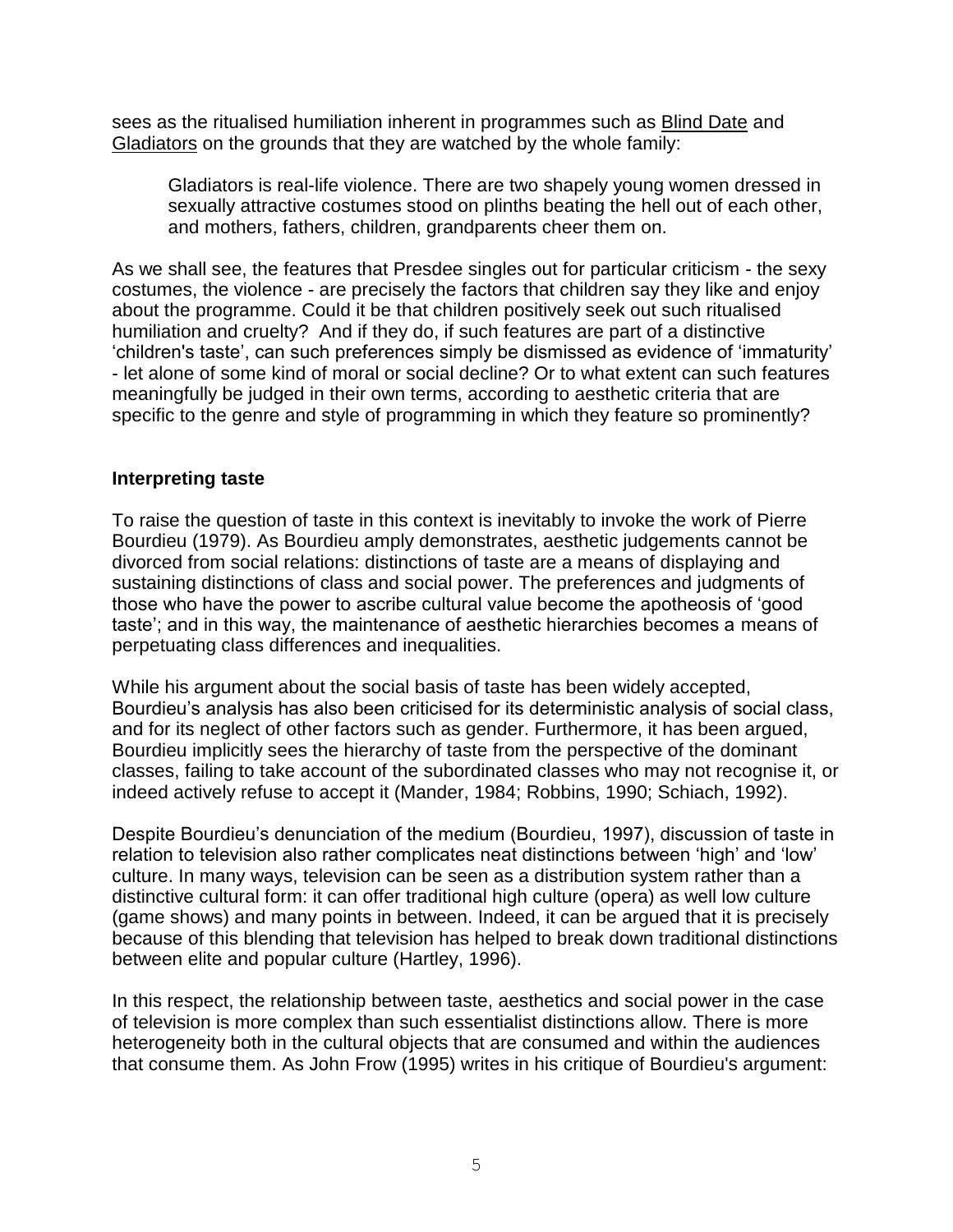Two forms of essentialism operate... The first involves positing a single class experience common to sociologically quite distinct groups that Bourdieu includes in the dominant class. The second posits a single aesthetic logic of cultural practices which matches the intrinsic logic of a unitary ruling-class structure.

Furthermore, for certain groups within what could be described as the dominant class particularly those characterised by Gouldner (1979) as the 'new class of intellectuals' or the 'knowledge professionals' - preferences for the low or the popular can themselves be a form of cultural capital. Aside from anything else, it is precisely these kinds of people who are making popular television programmes. The white urban 'knowledge class' seeking to appropriate certain versions of ethnic culture; the gentrification of football as a kind of working-class tourism; or the application of 'camp' as a way of flirting with definitions of sexual difference (Simpson, 1995) - these and many similar phenomena reflect the evolution of new 'taste cultures' that both reflect and serve to construct new social positionings that are not simply tied to fixed class distinctions.

## **Before cool**

To what extent can generational differences be interpreted in these terms? Thus far, much of the debate on this issue in Cultural Studies has centred on the category of 'youth'. As Simon Frith (1998) has noted, the idea of 'hip' or 'cool' is both symbolically and empirically tied up with youth and change. For the 'knowledge professionals', to be youthful, or (more importantly) to know about what is youthful, provides a key source of cultural capital which can be traded on the employment market (Peretti, 1998). In this analysis, 'youth' becomes a symbolic construct that is to some extent divorced from biological age. Youth is a pattern of consumption rather than a demographic category: you don't have to be young to go to rave clubs, wear Nike trainers or listen to drum and bass (although undeniably it helps). When Tony Blair talks about Britain as a 'young country', or when media advertisers, schedulers and producers chase the elusive 16- 25-year-olds, 'youth' is being defined as the ultimate desirable quality, far removed from the actual experiences of young Britons on Welfare to Work schemes.

Where do children, and children's tastes, fit into this matrix? For some market researchers and media producers, children seem to be perceived as a kind of 'preyouth', a taste avant-garde, symbolically at the cutting edge of cultural innovation. What children like today will be what is cool and hip tomorrow. Youth, it could be argued, is getting younger every day. Within the discourse of the children's cable channel Nickelodeon, for example, children are constructed as 'sovereign consumers': sophisticated and difficult to reach, they know their own minds and they are not afraid to speak them (Buckingham, Davies, Jones and Kelley, 1999). However, as with youth, this new symbolic construction of children - as innovative, smart, street-wise and hip can obscure the actual experiences of children themselves.

Here again, if we examine the kinds of 'adult' programmes that children watch and like, and the reasons they give for liking them, the picture is more complicated. Their tastes are quite distinct, but not necessarily 'cool' or 'fashionable': they prefer Gladiators to Inspector Morse, but they also like Top of the Pops rather than TFI Friday. Children are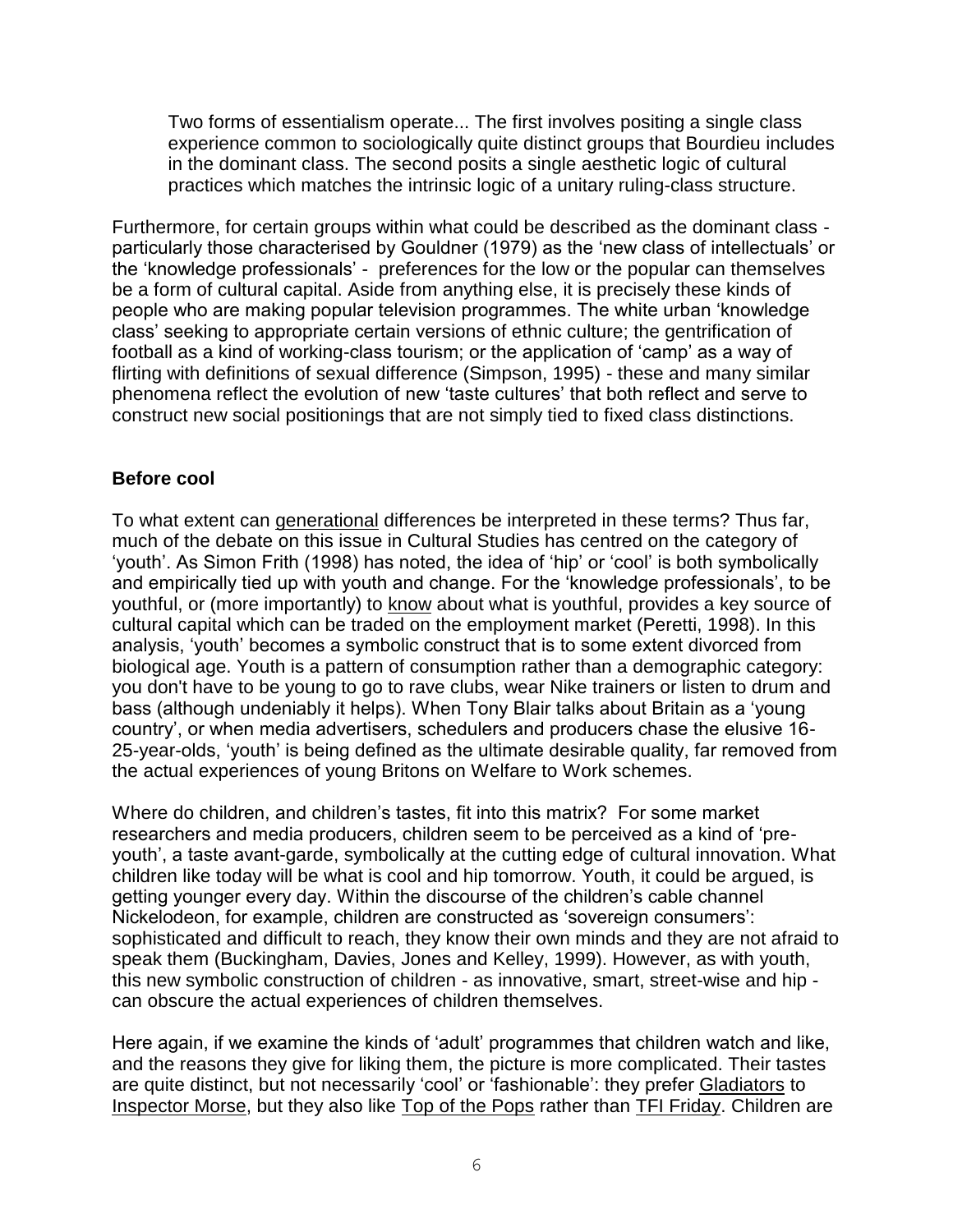choosing to identify with and to occupy some 'adult' subject positions rather than others, while at the same time avowedly retaining aspects of 'childishness'.

In the remainder of this article, we intend to explore these questions about children's taste via an analysis of extracts from discussions with children themselves. As we shall indicate, the socially performative nature of the kind of focus group discussions we undertook highlights quite acutely the social uses of judgments of taste (Buckingham, 1993). Like those of adults, children's expressions of their tastes and preferences are self-evidently social acts: they are one of the means whereby children lay claim to - and attribute meaning to - their preferred social identities. This is not, of course, to imply that they are free to select from an infinite variety of subject positions as and when they choose. We need to recognise children's agency in constructing and defining their own tastes and identities; but we need to avoid the sentimental view of children as necessarily 'media-literate active viewers'.

As we shall indicate, children's judgments about the cultural value of television articulate power relations, both within the peer group and in terms of the wider social groupings to which these children belong. Proclaiming one's own tastes, and thereby defining oneself as more or less 'mature', represents a form of 'identity work', in a context in which being a 'child' is effectively to be seen as vulnerable and powerless. Such statements clearly cannot be taken at face value, as evidence of what children 'really' think or believe. On the contrary, it is through such negotiations and performances that the meanings of 'childhood' are constructed and defined.

## **Talking taste**

The data presented in this article are drawn from a larger study of changing views of the child audience for television<sup>iii</sup>. In addition to looking at how the television industry defines and constructs the child audience - through practices such as programme production, scheduling and research - we wanted to understand how children perceived themselves as an audience (cf. Buckingham, 1994). We decided to focus this aspect of our research around one key question: how do children define what makes a programme either 'for children' or 'for adults'?

We took this question to two classes of children in a socially and ethnically mixed inner-London primary school. Year 6 - the top year of primary school - was selected because of its transitional position. At the age of 10 or 11, these were the most senior or 'grownup' children in the institution, looking towards secondary school, where they would be the least grown-up (cf. de Block, 1998). We chose to compare this with a Year 2 class of 6-7-year-olds, for whom we expected their position as 'children' would be more secure and less problematic. In total, we had contact with each class for two mornings a week over the length of the term; and we were therefore present in the school for four days out of five every week. Though our research was not intended to be ethnographic, we did become a regular feature of the classroom routine.

We began with a series of relatively open-ended discussions about the children's likes and dislikes in television<sup>iv</sup>. These were followed by two more focused activities. The first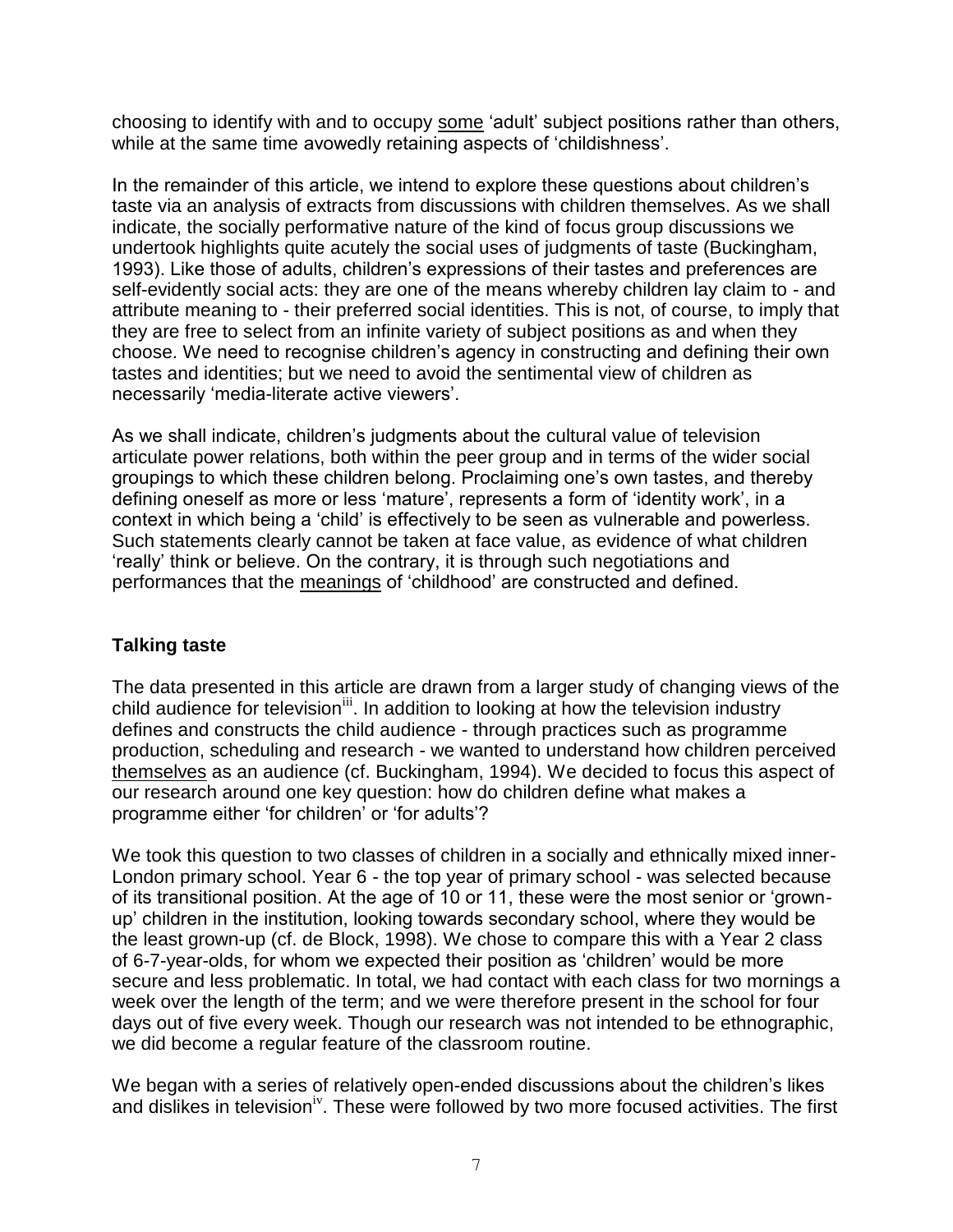was a sorting exercise, in which the children were invited to categorise a broad assortment of programme titles (provided on cards) in terms of whether they were 'for children' or 'for adults' - although in practice, of course, many groups chose to have more than these two categories. The second exercise was a more complicated scheduling simulation. The children were given a similarly broad selection of programme cards which they were asked to fit into five programme slots on a week-day afternoon (between 3.30 and 6 p.m.) and on a Saturday evening (between 5.30 and 9 p.m.). In terms of their original scheduling, some of the programmes provided were aimed at an adult audience (that is, shown after the 9 p.m. watershed); some at family audiences (early evening); and some at children (morning/late afternoon). This activity therefore attempted to tap into the children's understanding of how childhood and adulthood are constructed within television schedules, and how far they challenged these definitions of space and time.

Throughout each of these activities, the children were invited to comment and reflect on their choices and decisions. They were also permitted to make changes as the discussion progressed. The activities were thus intended to facilitate discussion, rather than to accurately reflect children's viewing tastes or habits; and it is these discussions, rather than the 'results' (that is, the choices themselves) that we primarily focus on here $\mathrm{v}$ .

## **What makes a children's programme?**

In effect, our research activities deliberately set up the opposition child::adult and asked the children to negotiate it. For various reasons, they found this very difficult. New categories emerged such as 'in between' or 'for everyone'. The older group of children in particular were uneasy about defining their favourite programmes as 'children's'; while some of the younger children constructed the category 'babies' to differentiate their tastes from those of their younger siblings. In this respect, the process of classifying programmes explicitly served as a means of social self-definition. For example, when a group of Year 2 boys collapsed into laughter at the mention of Teletubbies, they were clearly distancing themselves from the younger audience for whom the programme is designed - and from the girls in their class who had appropriated its 'cuter' aspects. Similarly, when a group of Year 2 girls covered their ears every time football was mentioned, they were self-consciously constructing their own girlishness by rejecting the male world of football. In this respect, our activity effectively dramatised Bourdieu's (1979) famous statement: 'classification classifies the classifier'.

In the children's explorations of what makes a programme 'for children', a number of quite predictable factors emerged. Perhaps unsurprisingly, the strongest arguments were negative ones. Programmes featuring sex, violence and 'swearing' were singled out by both year groups as being particularly 'grown-up'. Likewise, children's programmes were predominantly defined in terms of absences - that is, in terms of what they do not include. By contrast, the most persuasive and insistent reason given for a programme being 'for children' was simply that they watched and enjoyed it. This definition had an unarguable logic; and it also allowed for more flexibility than a purely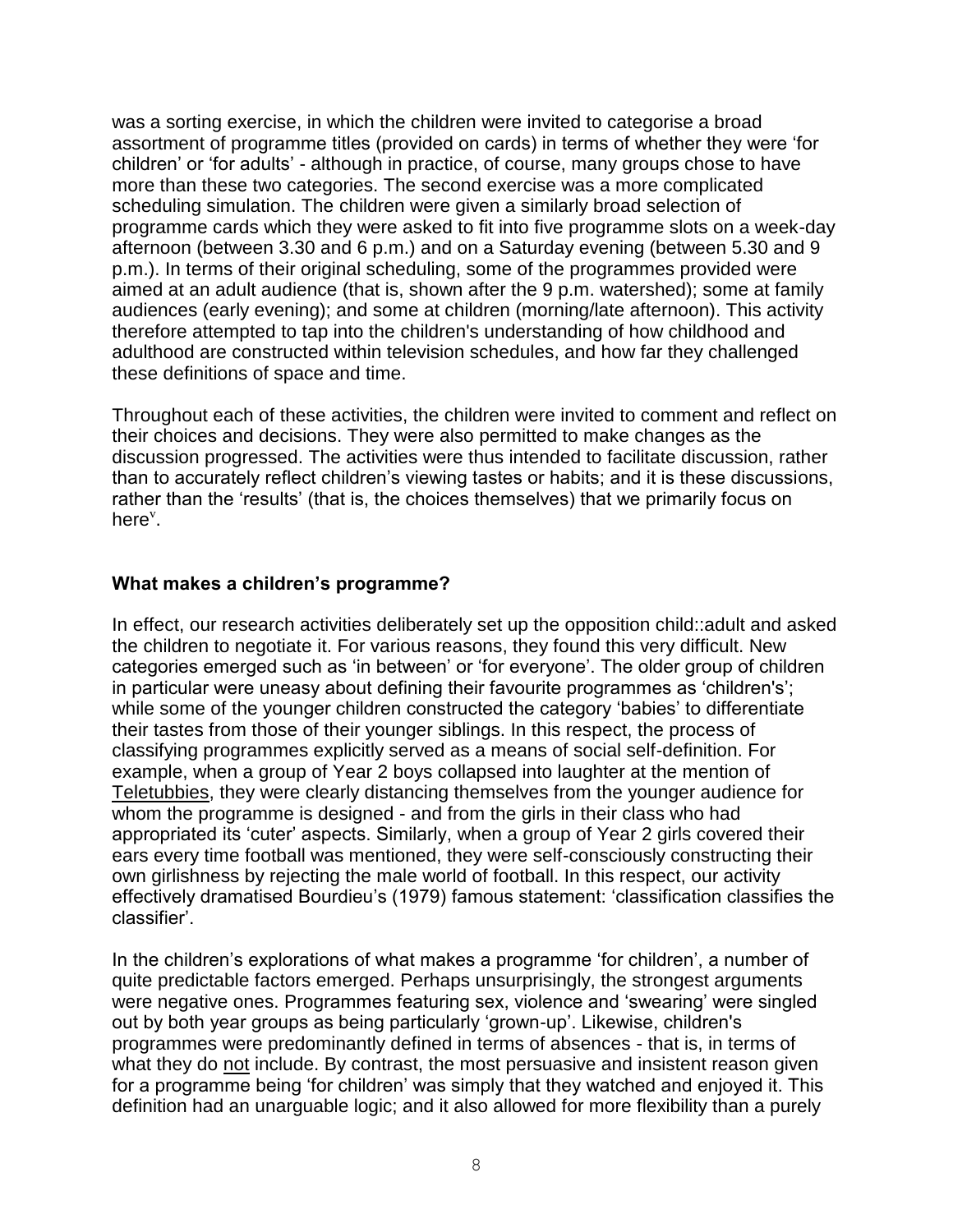institutional definition based on the schedule or on what actually appears on children's channels. Yet in these terms, many of the programmes that they liked and wanted to talk about were actually 'adults' programmes.

In the process of these activities and discussions, a set of loose oppositions emerged that were used by the sample to explain the differences between children's and adults' programmes. We have interpreted these oppositions as follows:

| parents       |        | children  |
|---------------|--------|-----------|
| grannies      |        | teenagers |
| old-fashioned |        | cool      |
| boring        |        | funny     |
| talk          | action |           |

These categories are broadly related to each other, with those on the right being associated with each other in opposition to those on the left. While we acknowledge that this kind of schema ignores the fluidity and the contradictions that this kind of discussion inevitably produces, it does provide a useful way of identifying how our sample defined the distinctiveness of children's taste.

## **Family dramas**

Broadly speaking, the children argued for their preferences by articulating the criteria on the right of our schema and disavowing those on the left. Of course there were disagreements within groups about which programmes they preferred, but the reasons put forward for liking or disliking a programme were generally within this broad paradigm. For example, one group of girls disagreed about Coronation Street: two rejected it on the grounds that it was 'boring' and 'for grannies', while one defended it on the grounds that it had 'good stories' and that it was 'funny'. Despite the differences between them, there was considerable agreement about the basic grounds for judgment.

As we have noted, the most obvious criterion for selecting a programme as being 'for children' was that of personal preference (I like it, so it must be for children). Such expressions of preference often involved contrasting their own personal taste with that of parents, most noticeably in relation to news or current affairs programmes. However, this opposition between parents and children was often expressed in quite complex ways. In some cases, the children made a clear distinction between 'parents' in the abstract and their own parent(s). While parents in general were seen to like 'boring stuff' such as The News, talk about their own family lives often involved anecdotes about their parents watching and enjoying the same kinds of programmes that they liked. Two six-year-old boys, for example, referred to Mr. Bean in this way:

Daniel: My mum likes watching it and she's nearly 29. Paul: My dad loves it, my dad laughs at it!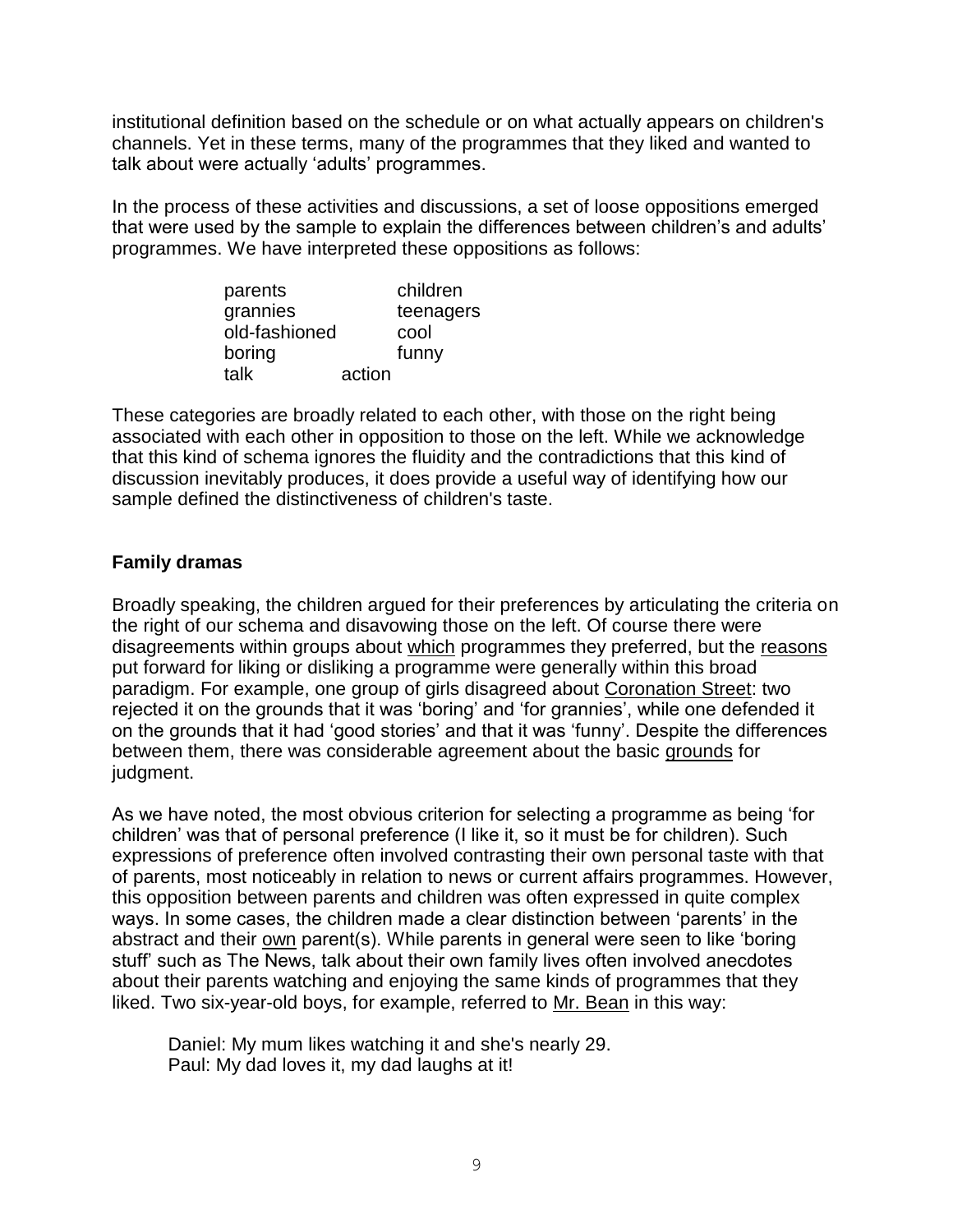In the lived reality of these children's lives, then, the viewing preferences of the 'grownups' (parents) are not independent of the tastes of their children, nor do they necessarily correspond to what are seen as adult norms.

To a large extent, this could be regarded as simply a consequence of the daily routines and structures of family life: people (parents included) do not always choose what they watch, and they may decide to watch programmes together for the experience of companionship rather than because they actually prefer them. In this sense, the opposition between parent and child is not necessarily fixed and stable.

## **Aspirational tastes**

This parent/child distinction had greater currency among the younger children, who were generally more inclined to accept their dependence on parental and adult authority. The ten- and eleven-year-olds, looking forward to adolescence and secondary school, tended to make more nuanced distinctions between ages within the category of 'childhood'. On the brink of becoming teenagers themselves, they associated particular programmes or types of programmes with this age group. These choices were clearly informed by a broader sense of a 'teen' lifestyle, to which many of them aspired, even though they didn't see themselves as teenagers quite yet. Being a teenager was seen to offer a degree of autonomy and control over their lives which was just around the corner. Thus, they recognised that programmes like Sister Sister or Sabrina the Teenage Witch might feature teenage characters, but they were quite clearly claimed as programmes for people like them. Unlike older people, however, it was felt that teenagers - the actual bearers of this projected future identity - might also share some of their own tastes:

Interviewer: Do you think it (Sister Sister) is a programme for teenagers? All: No.

Int: Why is that? Aren't the characters sixteen?

Sharon: Yes, but they're the sort of age where, you know, we can understand... Annie: I think teenagers can like it as well.

Certain lifestyle options were consistently associated with this slightly older age-group. Teenagers, it would seem, have social and emotional lives, characterised by boyfriends, girlfriends, fashion and music. During our group interviews, conversations around these subjects were frequent and unsolicited. These conversations clearly had a social, performative role and were used partly as a way of articulating their own (heterosexual) gender positions (for a fuller discussion, see Kelley, Buckingham and Davies, forthcoming). However, the identity of the teenager was not only differentiated through sexual and romantic knowledge; it was also about having greater access to the public world. In our scheduling exercise, when groups of older children were asked about what they would watch on a mid-week afternoon, discussion would frequently move on to other things that they did or would like to do at that time - playing football in the park, or 'hanging about' with friends. Spending more time out of the house was also something that they looked forward to and associated with being a teenager.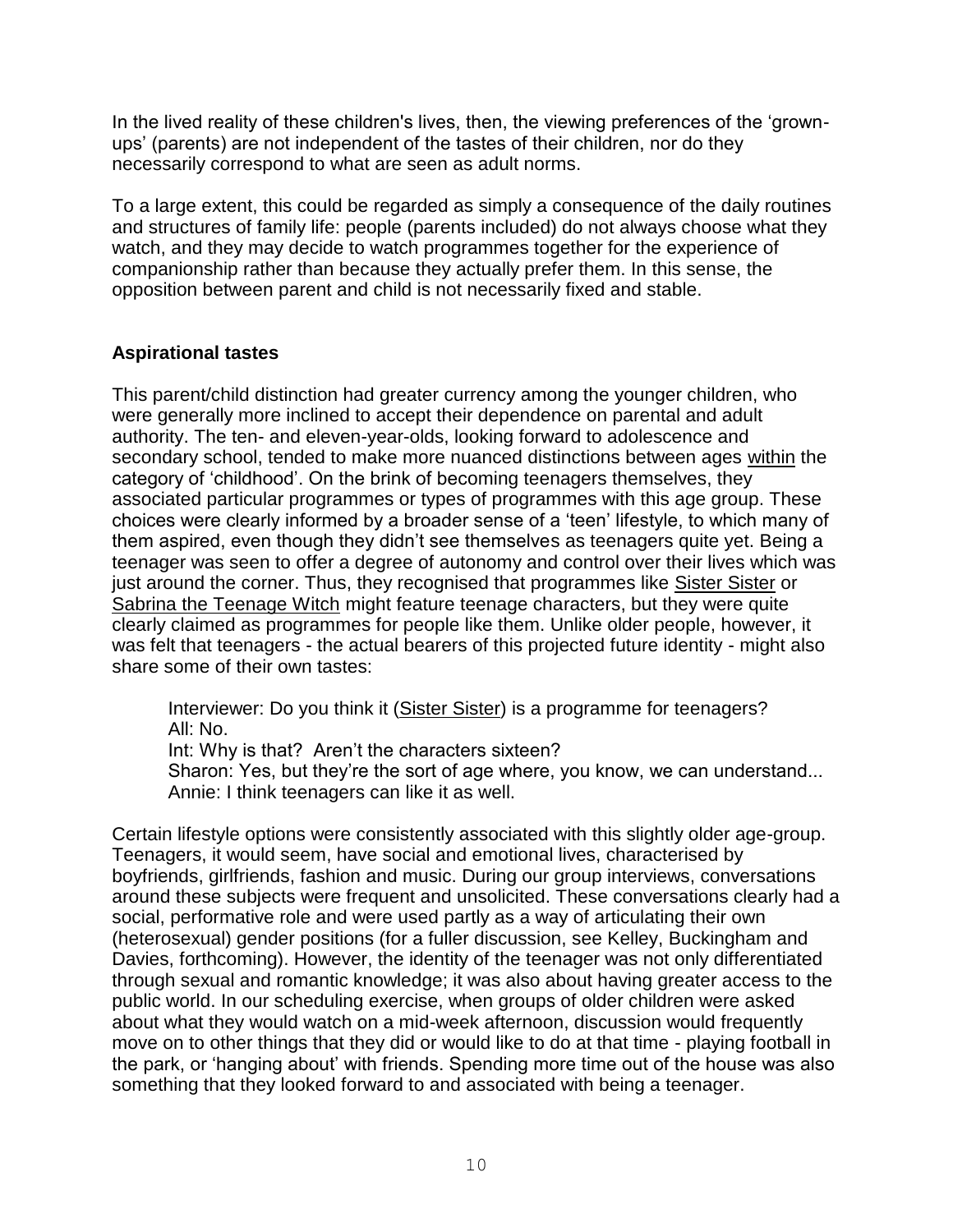However, looking forward to being teenage was not at all the same thing as wanting to be grown-up. Certain programmes that were seen as the kinds of things that teenagers would like - notably Shooting Stars - were enjoyed because of their almost 'childish' silliness and rebellion against adult authority. For example, one boy singled out the character George Dawes as a particular reason for liking this programme, because he was a grown man dressed as a baby:

Int: What's so funny about him? Simon: He's a baby and he plays the drums with his hand up and he says 'silly git' and everyone laughs on the show.

The juxtaposition between babyishness and adult humour and swearing is clearly a source of enjoyment to this boy. In cases like this, enthusiasm for the 'childish' and silly aspects of comedy were also combined with a sense of exclusivity. In discussion, it was important for certain children to show that they could 'get' the joke (as it were), in order to show that they were grown up and sophisticated.

In a sense, then, these were clearly aspirational preferences. As Liesbeth de Block (1998) notes, comedies like Friends and Men Behaving Badly seem to be particularly popular with children in this age group, partly because they allow them to rehearse a kind of adulthood that is both independent, autonomous and self-sufficient (living in your own flat with your friends, having control over your own space and time) while at the same time allowing irresponsibility, irreverence and immaturity (watching lots of television, getting into trouble with more 'responsible' grown-ups). Yet, unlike characters in more serious adult soaps or dramas for instance, the male characters in these comedies are not portrayed (or indeed perceived by children) as particularly mature. As de Block suggests, their appeal rests largely on the fact that they are men behaving like boys. Such programmes thus offer children a version of 'adulthood' that combines elements of autonomy and freedom with irreverence and irresponsibility.

It was these qualities, as much as the music or the clothes the characters wore, that defined such programmes as inherently 'cool', as opposed to 'old-fashioned'. As one boy with a particular self-esteem problem explained:

Luke: I have to admit this, but I'm quite - I'm not a cool guy. I don't watch Friends.

In this aspirational world of 'cool', there seems to be an almost narcissistic relationship between reader and text. It is partly that the qualities of the programme are seen to transfer across to the individuals who watch it; but also that one's existing qualities are somehow necessarily reflected in what one chooses to watch in the first place. In Luke's account, classification very definitely classifies the classifier.

## **How uncool can you get?**

If the cultural identity labelled 'teenage' is characterised by fun, rebellion and sex, it was necessary for a contrasting identity to be constructed - as something that was none of these things, and indeed was actively opposed to them. This category was identified by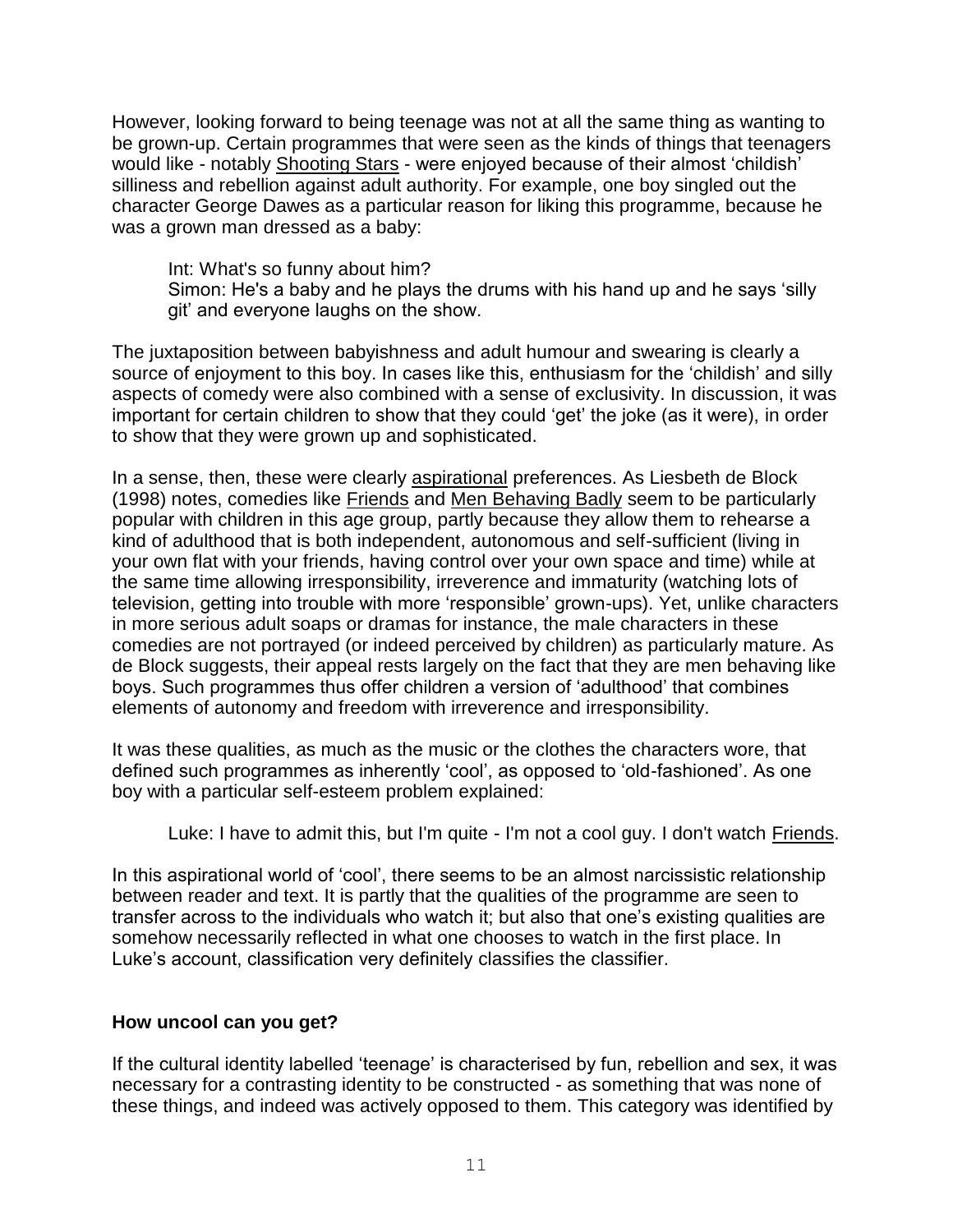several groups of girls in particular as that of 'grannies'. Given the highly gendered nature of this classification, it is interesting that it was more clearly formulated by the girls. The identity of the granny was defined as boring, old-fashioned and censorious. The representative programmes associated with it included Songs of Praise, Ready Steady Cook, Countdown and The Antiques Roadshow:

Int: Why do you think it (Countdown) is so boring? Annie: Because it's full of all these words that you have to make. Int: Who do you think would like those kinds of programmes? Julia: Grannies. Annie: Yeah, grannies!

Likewise, 'grannies' or (more charitably) 'people in their sixties' were also seen as the least appropriate audience for the children's own favourite shows. This renouncement of old age was also used as a strategy in arguments about programmes. In a mixed group, one girl expressed a preference for the sit-com Frasier, only to be put down by one of the boys with the withering comment: 'What, old people living in a flat? That's not funny.'

In this way, certain types of adults and adult viewing are very explicitly rejected. Being old and female, it would seem, is the ultimate cultural stigma. Of course, this expression of cultural taste is not unrelated to questions of social power and status, not least as defined by the media themselves: when younger women are valued for their physical desirability, older women are frequently invisible - and, when they are represented at all, often serve as the butt of young people's humour (for example, in The Mrs. Merton Show). This might go some way to explaining why it was the girls rather than the boys who were so hostile to 'grannies' and all that they were seen to represent: on some level, perhaps, they recognised that they couldn't be Spice Girls for ever.

## **You've got to laugh**

In response to our somewhat earnest questions about why a programme was chosen or preferred, the most common answer across both age groups was simply that it was 'funny'. Like most audiences, our sample enjoy television that makes them laugh. As one six-year-old girl related when talking about Mr. Bean:

Int: What makes it a children's programme? Toni: Because I like it, because it's funny and I like funny things.

For the older children as well, comedy was a key reason for liking a programme and claiming it as 'theirs':

Int: Why do you like that (Sister Sister)? Annie: It's just funny. Sharon: Yeah, it's funny.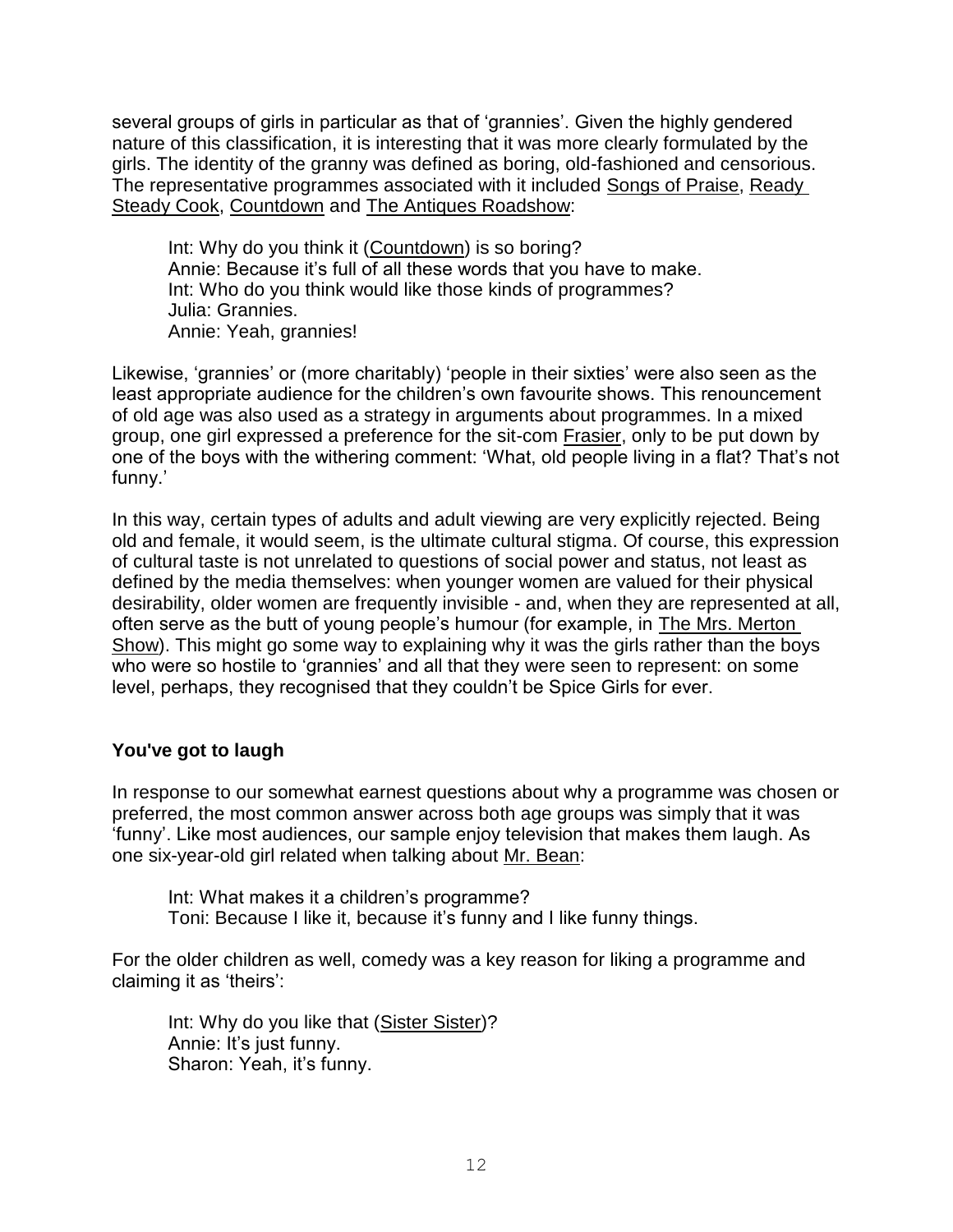On one level, this kind of explanation is so obvious as to be banal. However, it is important to understand its significance a little more fully. In fact, comedy is one of the areas in which children's tastes are frequently seen to differ fundamentally from those of adults. Children's humour is often (revealingly) dismissed as 'puerile' or 'infantile'. Indeed, in our experience, the children's programmes that are the hardest for adults to watch are the highly stereotyped, slapstick comedies like the BBC's Chucklevision and To Me, To You - programmes that make Mr. Bean look like Jane Austen. Such programmes are often highly successful in the ratings.

As we have noted, contemporary debates about children's television tend to adopt a highly conservative notion of cultural value (e.g. Blumler, 1992; Blumler and Biltereyst, 1998; Kline, 1993). Children's programmes in the 'great tradition' of public service broadcasting are appreciated primarily for their social usefulness and aesthetic 'quality'. These critics do not deny that children's television can and should also be entertaining; but what gives children's television value is not the fun stuff (the cartoons and comedies) but the factual programmes, the literary adaptations and the 'socially relevant' contemporary drama. In this rather sanctimonious context, very few critics seem prepared to stand up for children's right to just 'have a laugh' - although, it should be noted, programme-makers certainly have.

While children's expressions of enthusiasm for comedy are, on one level, simply an assertion of 'personal' pleasure, there are also social functions in talking about what makes them laugh. Different kinds of comedy had different kinds of value in this respect. Mr. Bean or You've Been Framed are primarily physical, slapstick humour; although the children's accounts of them focused particularly on the subversive or 'carnivalesque' element of adults behaving like children and making fools of themselves. On the other hand, programmes such as Shooting Stars or Have I Got News for You were valued for different reasons. Central to their appeal for the older children was the idea that in 'getting the joke', they were gaining access to an exclusive world of irony and media-references, not suitable for younger children:

Andrew: Friends is - it's not a little kids thing. Like Shooting Stars is a show for older people.

James: Little kids don't have the patience to watch them.

Andrew: Yeah, someone younger won't find Friends or Shooting Stars funny.

For James and Andrew, the 'older people' identified here are implicitly people like them.

Talking about these kinds of programmes seemed to be more important for the boys in the group - which may reflect an aspirational identification with the men who tend to dominate these shows. Particularly in the case of programmes like They Think It's All Over and Have I Got News For You, the humour often involves a characteristically male form of 'banter' and one-upmanship. To some extent, being seen to be 'in on the joke' was more important than actually finding it funny. As one boy explained in relation to Shooting Stars and Have I Got News For You: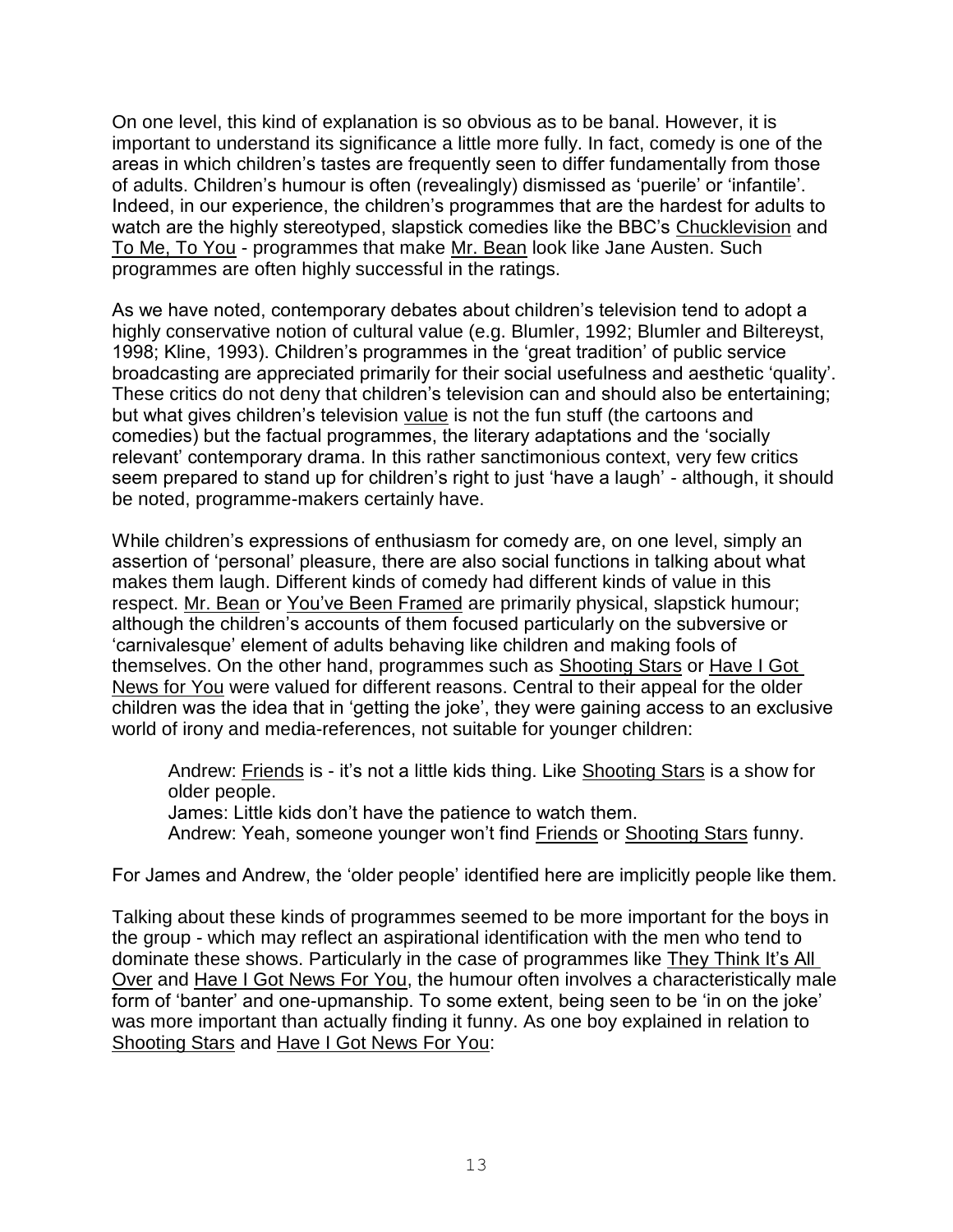David: You see them maybe once and sometimes you don't get the jokes, but you still laugh because you know it's meant to be funny... But you don't really know why.

Laughing with the big boys, as it were, has the most social and cultural currency: this is what you should find funny. For one particular boy - who clearly saw himself as a taste leader in the class - this became apparent when he discussed the US sit-com Sabrina the Teenage Witch. As a less sophisticated, more girl-oriented show, he almost apologised for liking it:

Int: So what's good about Sabrina? James: It's just good. Alan: I have to admit, it's not the kind of thing you'd think is good. But it's good, it's funny.

Particular kinds of comedy, then, clearly have a social function, which is again associated with being more sophisticated and 'teenage'. To this extent, talking about comedy is a serious business: it can be used to mark out social status and knowledge as well as simply expressing pleasure.

If what is 'funny' was seen to be particularly appropriate for children, then what is 'boring' (and hence lacking in pleasure) was consistently equated with adults - and particularly with 'grannies'. For this group of six-year-old girls, being boring is a defining characteristic of adult programmes:

Int: So what makes it (The News) a grown-ups programme? Toni: It's boring. Int: So does that mean that grown-ups are boring? Ruth: Yes, because they like the news. Toni: I hate the news. Int: Why do you think grown-ups like the news? Toni: Because they want to know what's happening? Int: And aren't you interested? Toni: No!

News as a genre is inherently and essentially defined as adult. A group of Year 2 boys, for example, saw no clear difference between The Six O'clock News and Newsround, despite Newsround's very clear institutional status as children's television:

Int: What about The Six O'clock News, is that for grown-ups? Fred: Yeah, sort of. Jack: That's like Newsround, isn't it? Int: Do you think there's any difference between them? Jack: No, they're the same. Michael: Yes, it's just that one's on later.

Here again, the criteria that were used to define a particular programme as 'boring' and hence to proclaim one's dislike of it - were quite diverse; but the association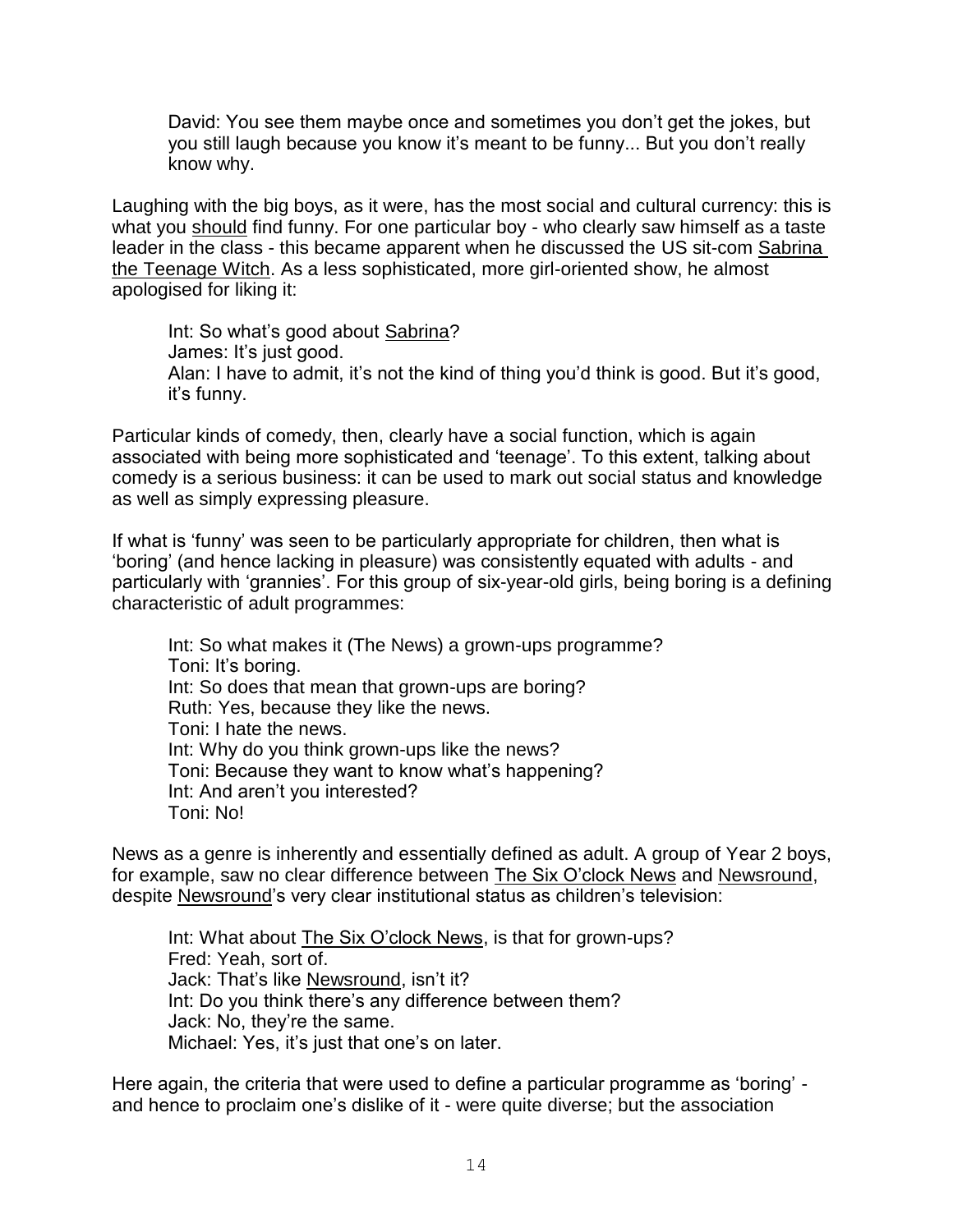between what was 'boring' and what was identified with 'adults' was very consistent. Thus, for a group of girls in Year 6, Shooting Stars - which was a preferred programme among their male peers - is defined as boring, in part because it is associated with one of their parents:

Sharon: My dad would laugh at Shooting Stars... sometimes I think it's really boring.

Int: Is there anything in particular about the programme that makes it for grownups?

Sharon: It's boring. And it's -

Julia: They laugh about stupid, dumb things.

Being boring - while it means different things for different children - is thus a cardinal signifier of a lack of cultural capital. In contrast, being funny (and 'getting the joke') is seen to convey value on these children as individuals as well as on the programmes that they consume. In the process, the cultural hierarchy that elevates 'seriousness' and civic responsibility is effectively inverted.

## **Cut to the action**

For the younger children in particular, one of the characteristics that was seen to make television boring was talking. Needless to say, perhaps, this resistance to talk extended to our research activities: sorting out programme titles on cards could be perceived as an acceptable game, but having to rationalise their choices in response to our questions was something that many of the children resisted. Talk is seen as the antithesis of action. As one of the younger boys explained:

Int: Why aren't soaps for children, then? Andrew: Well, it's just that there are lots of conversations in them. Nothing happens, no funny things.

This opposition between talk and action was also a key dimension of responses to news:

Geoff: And I watched this really, really boring one (Newsround). All it was really you didn't see any pictures at all - all you heard was talking, talking, talking.

Laura: (News) is boring for children because it's got no acting in it.

As in this instance, television talk is generally adult talk. Even children's news programmes like Newsround rarely feature children talking in their own right, whether as presenters or as participants in news events (Buckingham, 1997).

In contrast, programmes claimed as children's programmes would often be talked about in terms of their physicality and visceral appeal. Gladiators was described in these terms by children in both age groups: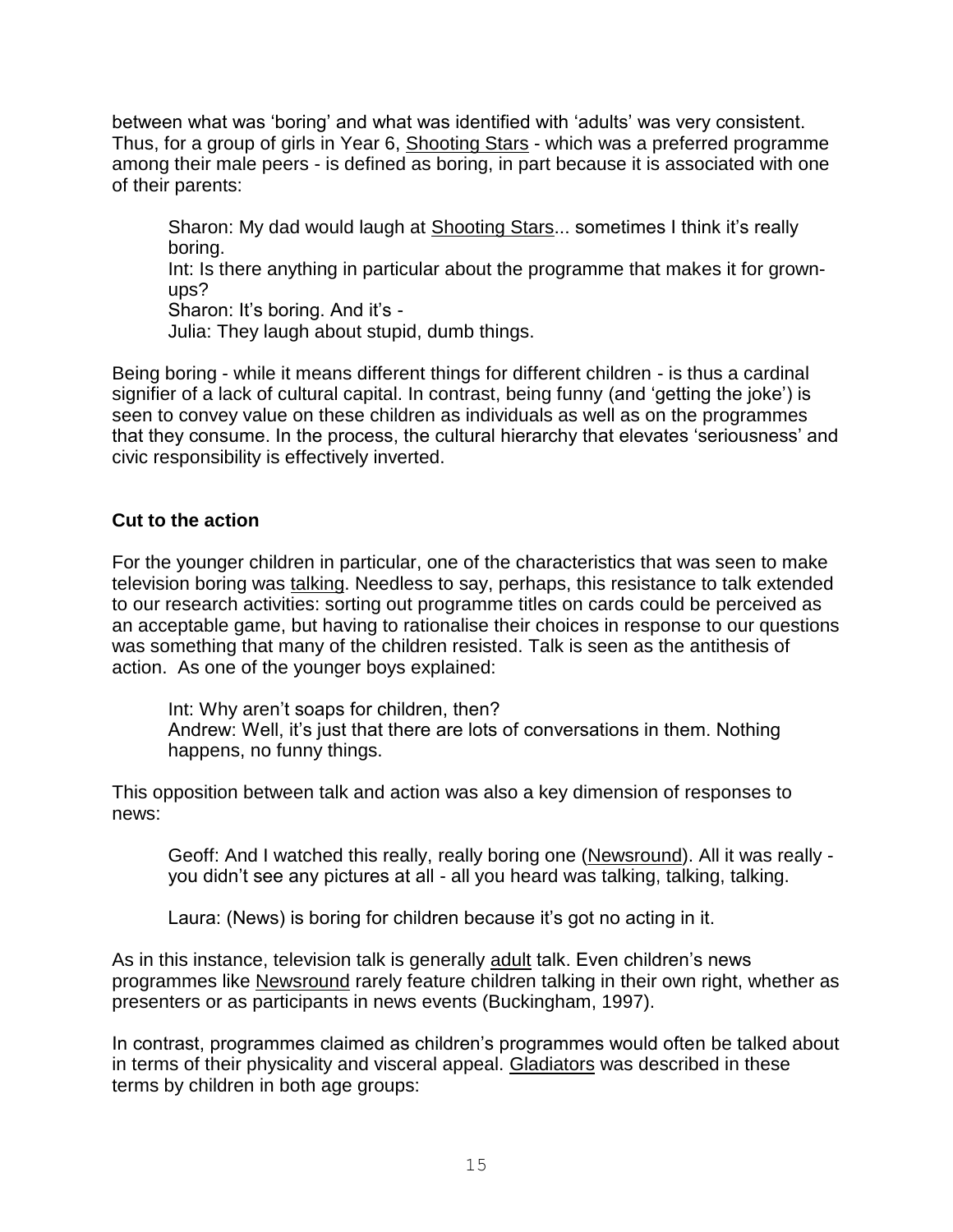Int: What do you like about Gladiators? Toni: Well they do activities and stuff. Ruth: And they wear - Robyn: - bright clothes and stuff. Toni: I'm going to be a Gladiator when I grow up. (Year 2)

Mark: I like to see how they, I just like the activities they have. I don't really care about the people, I just want to see how they do in the activities. (Year 6)

Typically, talking was associated with fact, while action was associated with stories or acting. However, this distinction was not necessarily the same as that between fiction and non-fiction. Programmes such as Gladiators or Wildlife on One are non-fiction, but because of their visceral and dramatic content, they were associated by these children with fictional action programmes like Hercules or Xena Warrior Princess. This preference for action, event and spectacle also underlines the popularity in ratings terms of programmes featuring sport - particularly football - and the National Lottery. Whether human, animal or environmental, action - often expressed through 'violence' is a key criterion in determining these children's television tastes, for both boys and girls. Children, it would seem, like to see things happen.

## **Conclusion**

On one level, children clearly do have distinctive tastes in television. Allowing for other social differences, they seem to enjoy things that adults don't, and vice-versa. And even where they watch the same programmes as adults, they often appear to be enjoying them for different reasons.

Psychologists would seek to explain these differences by recourse to notions of development. Thus, children's apparent liking for what we as adults judge to be simplistic narratives, stereotyped characters and crude humour would be seen as evidence of their cognitive and emotional limitations. More charitably perhaps, such tastes could be seen as a developmental necessity at a given stage: children, it might be argued, need to see the world in simple binary terms before they can learn to understand its full complexity. While outwardly quite different, psychoanalytic explanations would be inclined to take a similar form. Scatological and sexual humour, for example, would be seen as a necessary stage in the sublimation of the id and the development of the mature ego.

Such analyses have some truth, but they are unavoidably normative - both in terms of texts and in terms of audiences. Truly 'mature' viewers simply would not get excited by Gladiators or Xena Warrior Princess; they would not be amused by Mr. Bean or the silly behaviour on Shooting Stars; and they would simply refuse to watch You've Been Framed or Blind Date. On the contrary, their television diet would consist solely of Newsnight, Inspector Morse and perhaps the occasional glimpse of Coronation Street. Such normative judgments are, to be sure, partly about social class and gender; but they are also frequently defined and expressed in terms of age.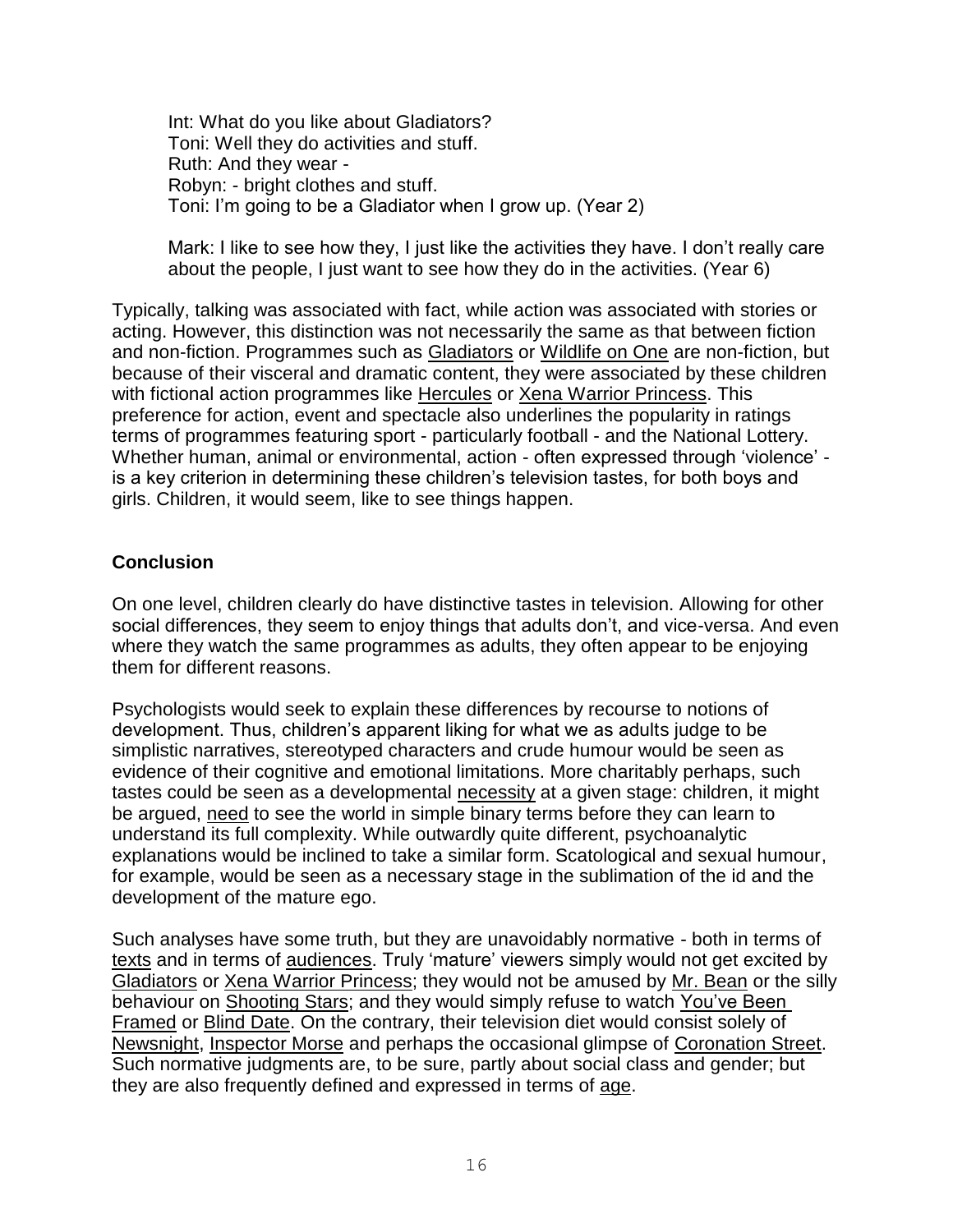The reality, as we have suggested, is rather different. As 'adults' - albeit of different generations - the authors of this paper will confess to enjoying Shooting Stars, The Simpsons, Blind Date and Top of the Pops - although we would also confess to drawing the line at Mr. Bean, not to mention Chucklevision and Noel's House Party. Viewing such programmes is partly a professional necessity, but it is also something that we consciously choose to do in our 'real lives', insofar as we have any. This is not to say that we do not also watch Newsnight or Inspector Morse - although again we would probably draw the line at Antiques Roadshow and Countdown. The point is that, as 'adults', we have multiple tastes - and multiple subjectivities.

More to the point, these tastes are also socially defined. As we have attempted to show in this article, children's assertions of their own tastes necessarily entail a form of 'identity work' - a positioning of the 'self' in terms of publicly available discourses and categories. The labels 'child' and 'adult' are categories of this kind: they are defined relative to each other (and to other age-defined categories such as 'teenagers' and 'grannies'), and as such they are necessarily flexible and open to dispute. Definitions of what is 'childish' or 'adult' - 'mature' or 'immature' - are therefore subject to a constant process of negotiation. These definitions do not reflect some psychological or even biological 'essence'. On the contrary, the meanings of 'childhood' and 'adulthood' are socially and interpersonally constructed. And in articulating their pleasures - or displeasures - in relation to television, children are necessarily defining themselves in these terms.

Like the practice of film classification, which publicly defines 'maturity' in terms of age categories, social hierarchies of taste thus provide a scale against which children can calibrate their own 'maturity' and hence make claims about their identity. This is, as we have shown, partly a matter of aspiration - although for the children we have studied, this is clearly a matter of aspiration towards a 'teenage' identity rather than a fully 'adult' one. Yet it can also be a matter of subversion - a celebration of 'childish things' that self-consciously challenge or mock adult norms of respectability, restraint and 'good taste'.

This subversive option has also become increasingly popular for many adults (or at least young adults) in recent years. Just as some older children appear to want to 'buy in' to adulthood, so some adults want to do the reverse. The cult status of the BBC's new pre-school series Teletubbies among twenty-something clubbers; the camp nostalgia associated with 'retro' children's TV of the 1970s, currently being revived on cable channels; the child-like anarchy and game-playing of Chris Evans' Big Breakfast and TFI Friday; and the crossover success of children's hosts like Zoe Ball - all these phenomena point to the growing appeal (and indeed the commodification) of 'childishness' as a kind of style accessory. Childhood, it would seem, isn't just for children anymore.

Some academics and media commentators appear to be particularly disturbed by what they perceive as this infantilisation - or 'paedocratisation' - of the television audience (Hartley, 1987; Preston, 1996?). Television, they argue, increasingly addresses the adult audience as emotional, excitable and wanting to be pleasured - characteristics more usually attributed to children. Yet there is a kind of puritanism about this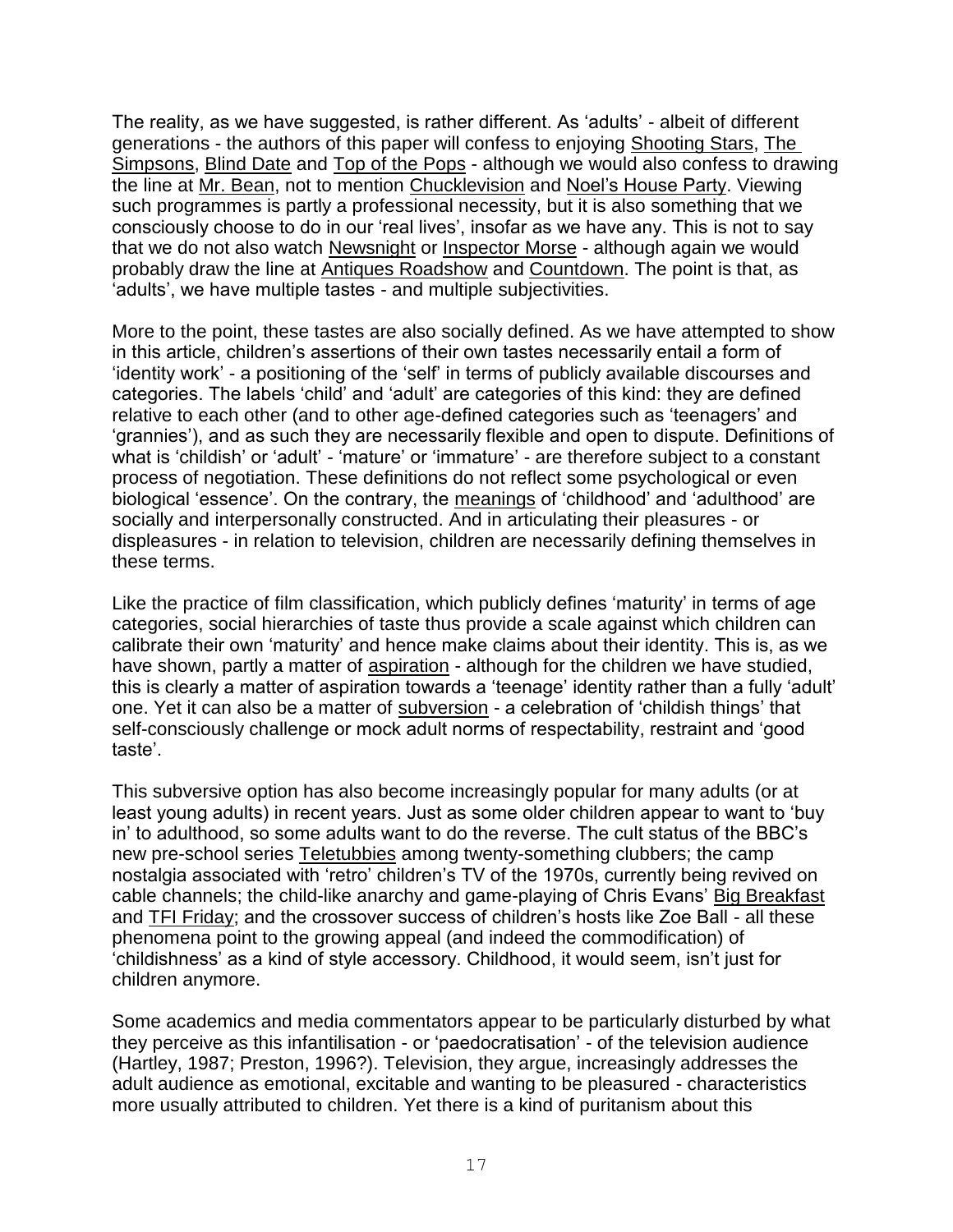argument. One could interpret this phenomenon more positively, as a necessary process of recovering 'childlike' pleasures - in silly noises and games, in anarchy and absurdity - for which irony provides a convenient alibi. This kind of nostalgia for past pleasures could be seen to reflect the ambivalent status of television as a kind of 'transitional object', which plays a significant role in young people's transition to adulthood<sup>vi</sup>.

Yet to pose this argument in such terms - as a matter of 'infantilisation' or alternatively as 'getting in touch with one's inner child' - is to resort to psychologistic interpretations. On the contrary, we would argue that this elevation of an apparently 'child-like' anarchy and irresponsibility as the ultimate in cool is a social and political act on the part of adults. The 'immaturity' of Shooting Stars or Never Mind the Buzzcocks is also a front for a kind of machismo; while the self-regarding enthusiasm for celebrity in T.F.I. Friday sanctions a barely-concealed contempt for the apparent inadequacies of its audience. Without being merely nostalgic, one could see such programmes as a kind of retreat from the public spaces which were partly colonised by more threatening forms of youth culture in previous decades.

Above all, it should be emphasised that this exchange is far from equal. When adults or at least particular kinds of adults - seek to appropriate children's culture, they inevitably select the aspects that have resonance for their own privileged lives. In the process, there may be a risk of forgetting the material inequalities between children and adults, and the way in which children's autonomy is currently being undermined in the era of educational testing, curfews and enforced homework quotas. When children laugh at the incompetent child-like adult in Mr. Bean or the spectacle of adults humiliating themselves in You've Been Framed, it is partly because these programmes speak to their sense of their own powerlessness. In contrast, when adults revel in the faux children's television of Chris Evans and Zoe Ball, the irresponsibility invoked there is a conscious choice. Adults, it would seem, can choose to be childish. Children cannot.

## N **OTES**

 $\frac{1}{11}$  Daily Mail 20.6.96.

For a fuller discussion, see Buckingham (1995b).

iii 'Children's Media Culture: Education, Entertainment and the Public Sphere', based at the Institute of Education, University of London, and funded by the Economic and Social Research Council UK (award no. L126251026). Further material from this research is presented in Buckingham, Davies, Jones and Kelley (1999) and Buckingham (forthcoming).

iv Space precludes a more detailed discussion of the research methodology. For accounts of similar studies, see Buckingham (1993) and Robinson (1997). These discussions and activities took place outside the classroom, in the library or a teacher's office. The groups were taped and the tapes were transcribed. Groups were selected on the basis of existing friendship groups and seating arrangements in